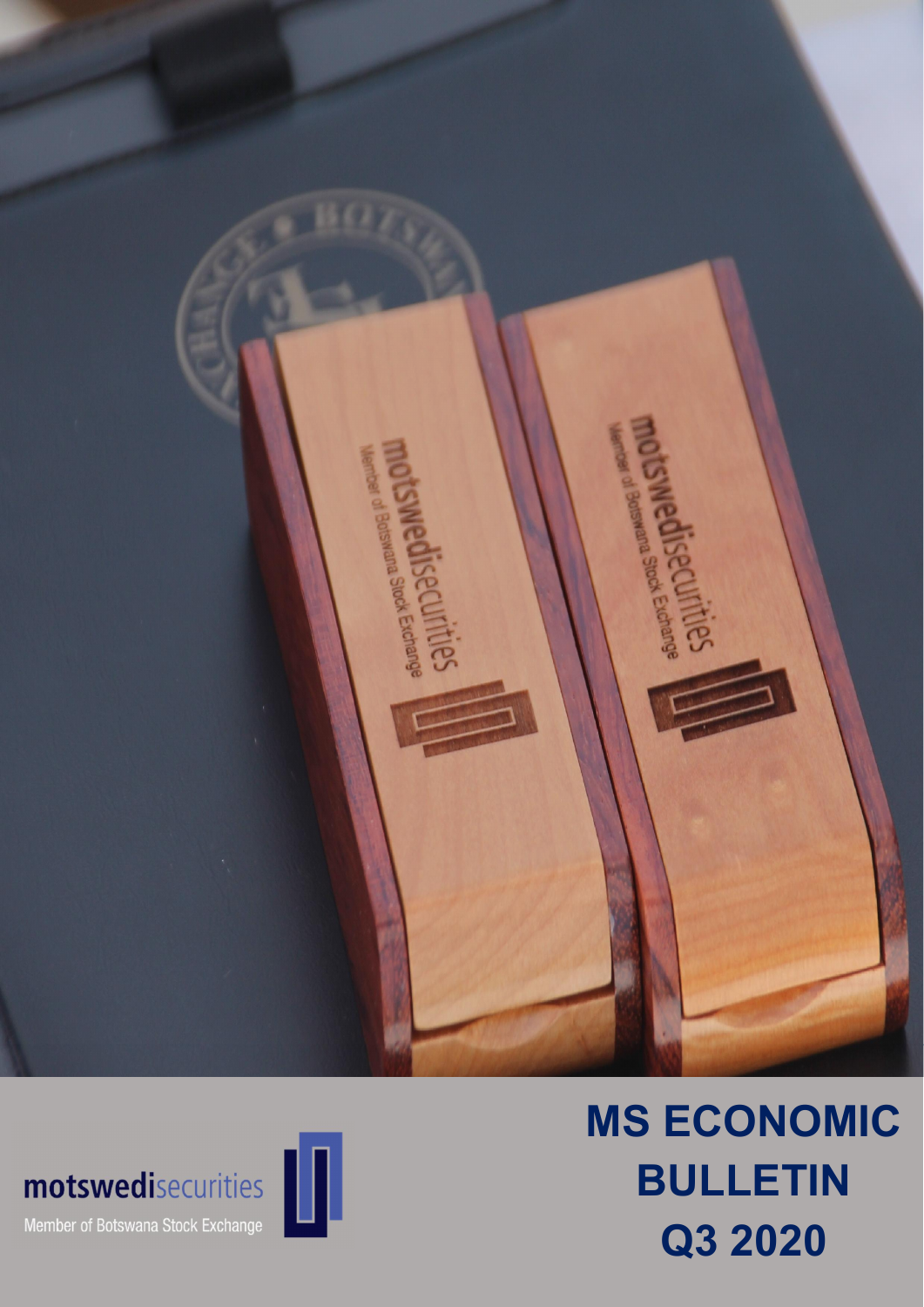## **Contents**



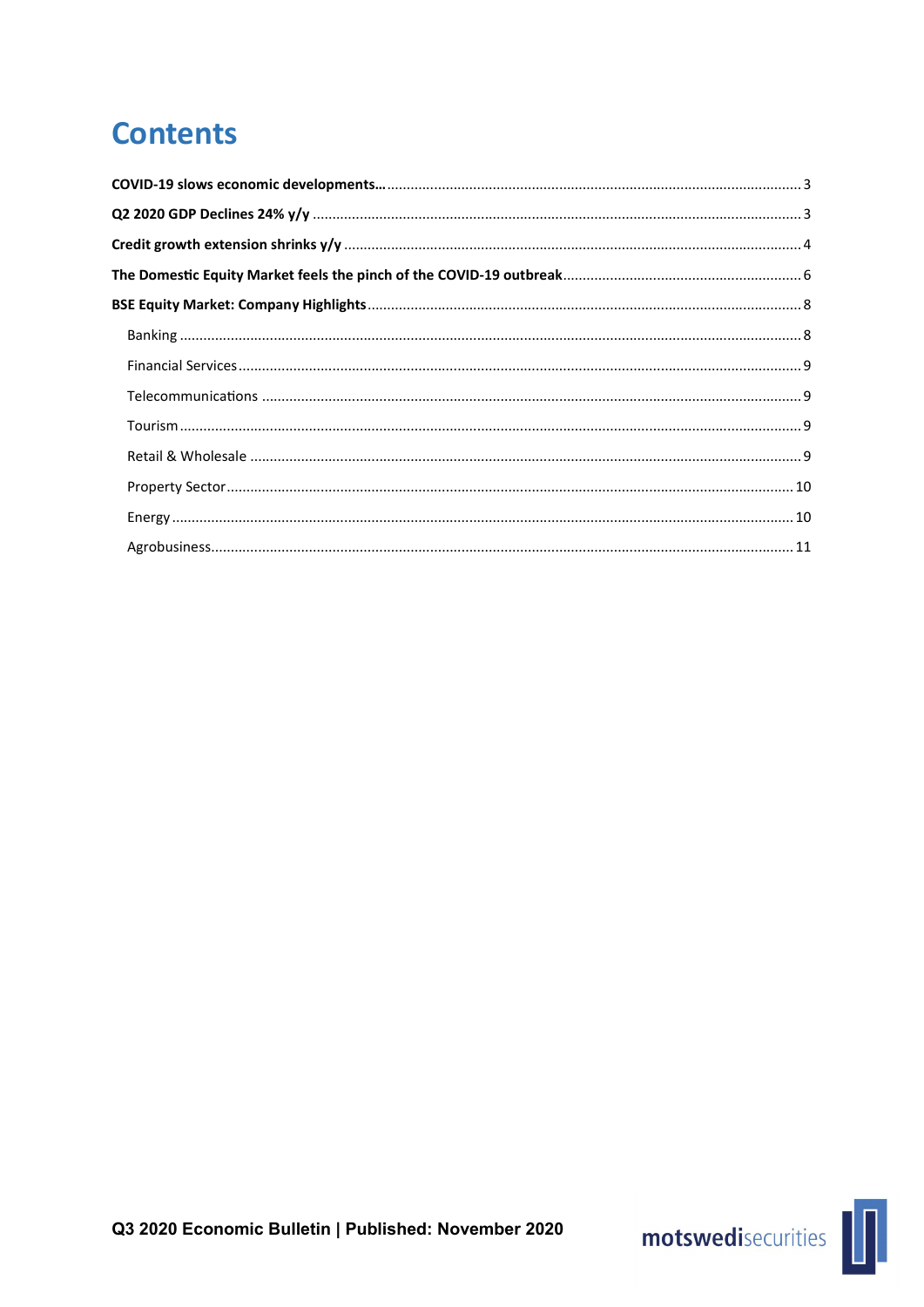### COVID-19 slows economic developments…

The entire globe has been greatly affected by the COVID -19 pandemic with the world's economy projected to decline by -4.5% in 2020 according to the latest report from the OECD. The effects of the lockdowns which were introduced in many countries across the globe had a significant impact on economic growth. Reports of further lockdowns and restrictions in the US and some countries in Europe are expected to further impact the global economy. Reports of a breakthrough in COVID-19 vaccine is a welcome development, although it shall take some time until the global economy can recover to pre-COVID era. Against this background, the global economic outlook remains uncertain and growth prospectus will depend on several factors such as availability of the vaccines to the larger global population, the extent of any new COVID-19 outbreaks as well as the duration and effectiveness of both fiscal and monetary policy interventions by various governments across the globe.

Most countries are projected to record a negative growth in GDP numbers in 2020 with the exception of only China which is the only country in the world projected to show a positive GDP growth. The IMF projects China's economy to grow by a modest +1.8% due to a quicker recovery than expected and a growth

in exports.

Closer to home, last week we saw South Africa's credit ratings being downgraded deep into the junk territory after Moody's Investors Service joined Fitch Ratings in lowering the country's credit ratings. S&P however, kept its assessment of South Africa's foreign-currency debt three levels below investment grade, with a stable outlook. The cut by Moody's takes South Africa two notches below investment grade status, while Fitch's brings it three levels below. Both also maintained negative outlooks, which means the next move would also likely be down. The downgrade will weaken further South Africa's economy which is still affected by the effects of the COVID-19 pandemic. The downgrade will not only push South Africa's borrowing cost up, but will also impact negatively on the SA fiscal framework. To cover the funding gap, the government might be forced to either cut expenditure through reduction on spending on social programmes or increase tax – a move which is unpopular and will further reduce disposable incomes. A slowdown in SA economy is not good news for Botswana and other members under SACU as this may result in a decline in SACU revenue, possibly further impacting on Botswana fiscal position.

#### Q2 2020 GDP Declines 24% y/y

GDP in the second quarter of 2020 nosedived y/y, contracting 24% y/y, versus the previous quarter's economic growth of 2.6% y/y, and the same quarters in the previous year's 3.0%. The steep decline in the quarter was resultant of a huge reduction in real value added of Mining & Quarrying and Trade, Hotels & Restaurants industries by 60.2% and 40.3% respectively. These were two hardest hit sectors of the economy in the second quarter, weighed down by

containment measures undertaken by the Government of Botswana, which included the suspension of air travel of which impacted the number of tourists coming into the country. The trade and hospitality sector is expected to take the longest time to recover, and has a dependency on the availability of a COVID19 vaccine which is currently outstanding.

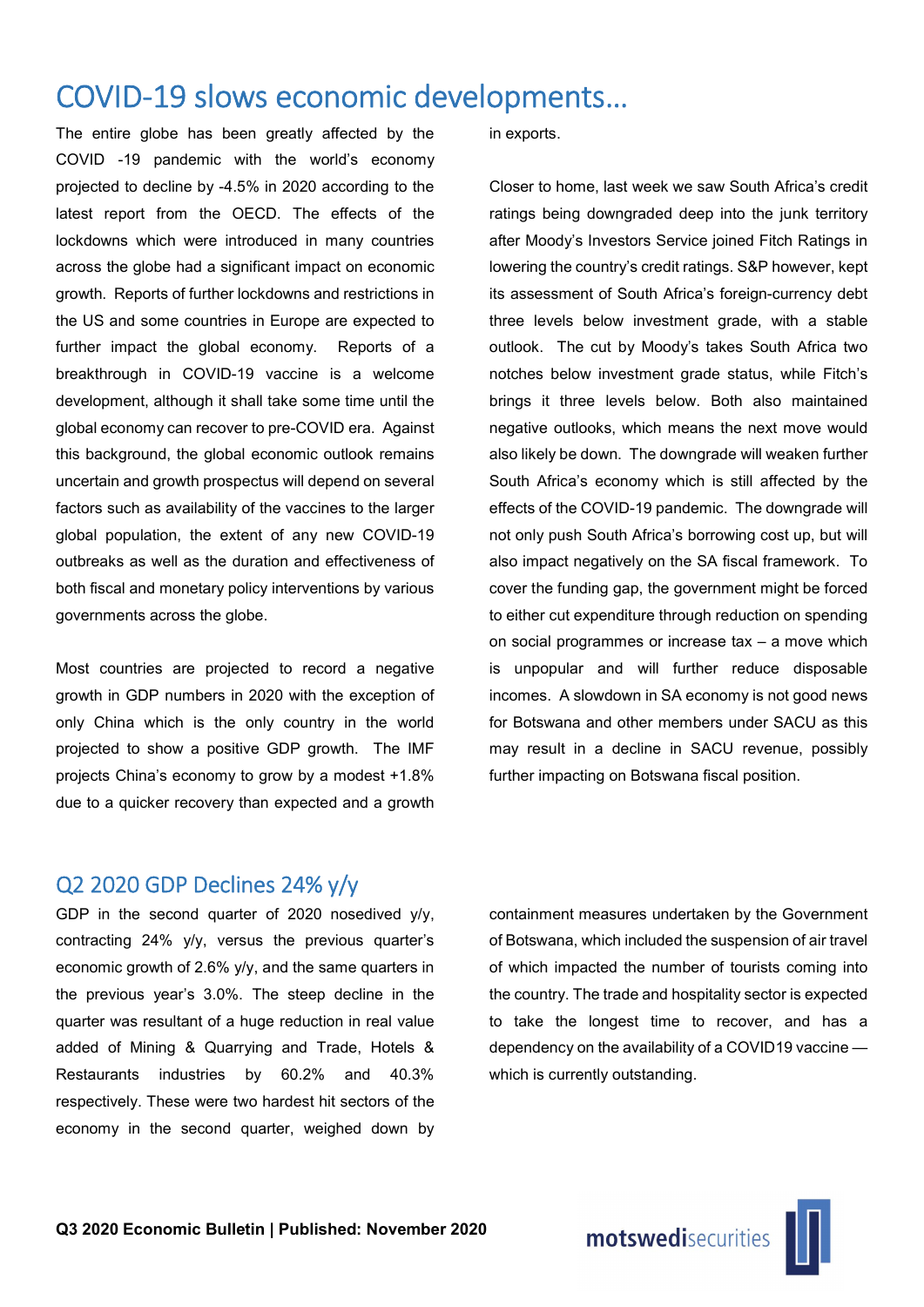The deterioration of the mining sector was in line with expectations given the unfavourable operating environment. The diamond industry weakened given the reduced global demand for rough diamonds, which was already slowing amidst the US/China trade war. In the second quarter of 2020, diamond production in carats declined 67% in tonnes. Coal production decreased 41% in the same period, underpinned by the temporary closure of Morupule B for remedial works, which had a negative impact on uptake. Confidence in the mining and quarrying sector is expected to swing into recovery in the third quarter of 2020, and lead economic recovery in the 12 months to June 2021.

The non-mining sector declined by 20.7% in the second quarter of 2020; with most of the underlying sectors noting double digit losses. The Trade, Hotels & Restaurants, Construction and Manufacturing led the

losses at –40.3%, -36%, and –31.3 respectively versus the growth noted in the same period in 2019's 5.1%, 3% and 3.5%. The General Government industry expanded by 2.1% in real value added compared to 4.2% during the corresponding quarter of 2019. The industry was a major contributor to GDP for the first time in years.

The annual inflation rate at the end of Q3 of 2020 remained well below the target range of 3% - 6%, at 1.8% y/y— up 0.8% y/y/ from the prior month. This increase in headline inflation came as no surprise given the increase in Minibus and Taxi fares as well as long distance bus fare. These changes were effected on 01 September 2020. Annual inflation at this time is expected to remain below the target range, as the economy expected to operate below full capacity in both the short and medium term.



### Credit growth extension shrinks y/y

Credit growth by commercial banks in Botswana in the year was significantly hampered by the outbreak of the coronavirus pandemic. The latest statistics published by the Bank of Botswana show that the growth in credit extension in Q2 2020 back-trailed in July 2020 and August 2020. Overall credit growth by Commercial

Banks in August 2020 declined to 4.8% y/y, from 7.4% y/y recorded in the same period last year. The decline in credit growth in August 2020 y/y was underpinned by a drop in both the business and household sectors, with the respective changes standing at -0.9% y/y and 8.2% y/y. The low interest rate environment, is however, not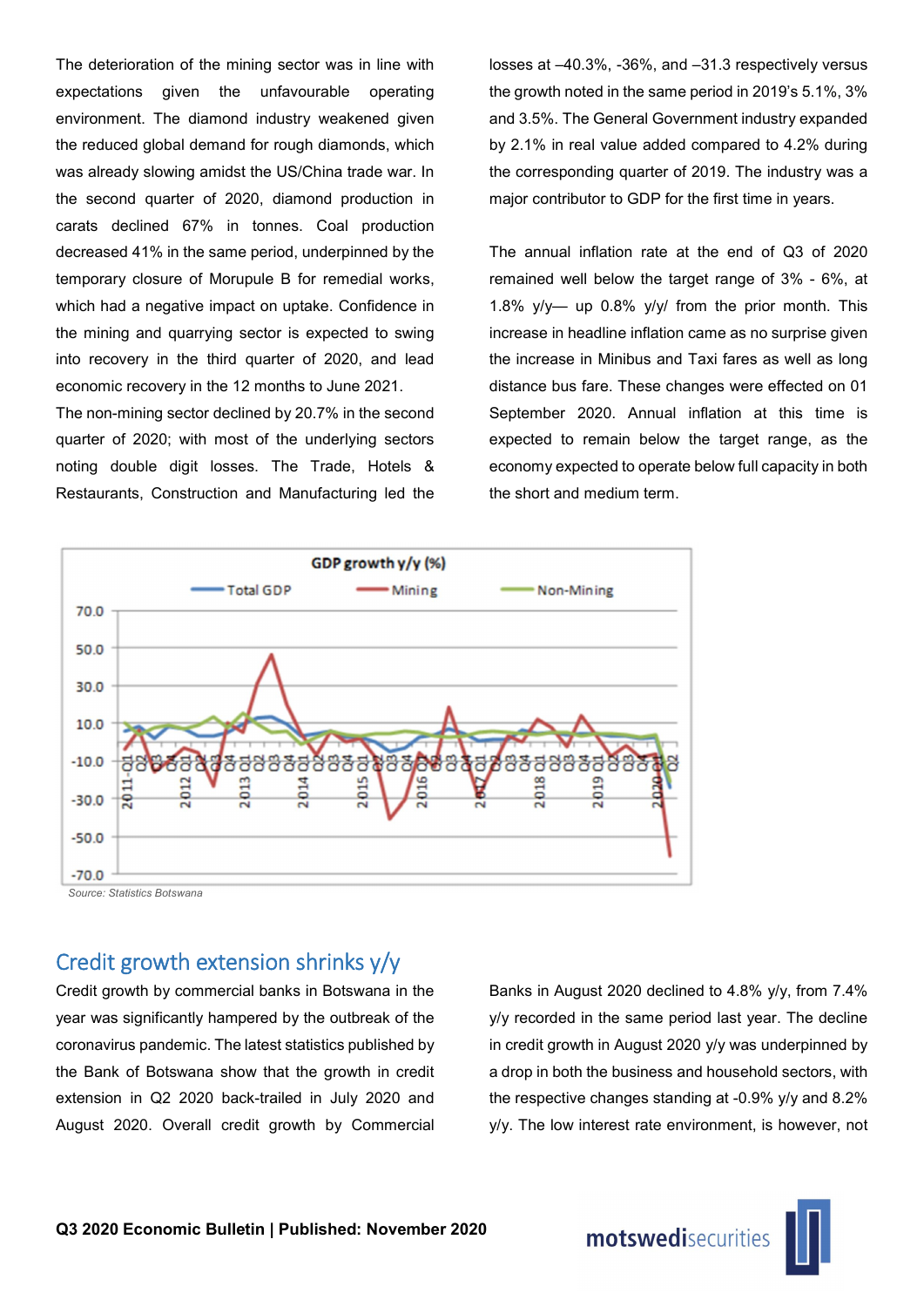having the desired effect of boosting credit growth by, this can chalked down to prudency by lenders. They are weary of the possible deterioration of their loan

book, spurred by the uncertainty stemming from the coronavirus pandemic.



*Source: Bank of Botswana*

The Bank of Botswana's Monetary Policy Committee maintained its accommodative monetary policy stance during its last meeting on the 8th October 2020; wherein the MPC cut the bank rate by 50bps, from 4.25% to 3.75%. This was the second rate cut implemented by the Bank of Botswana, the first having been implemented on the 30th April 2020. The Bank of Botswana has thus far cut the bank rate by 100 bps in 2020. This may well be the last rate cut the MPC implements for the year, as we believe there is now very little room for another downwards adjustment. Supporting this is also improved optimism for domestic market– oriented firms, according to the Business Expectations Survey (BES) published for Q3 2020. Business conditions are expected to improve in Q3 2020 and the next 12 months after that.

The business sector has noted a steady decline in credit extension since the beginning of April 2020, which is understandable, given that this was the beginning of the lockdown period when economic activity came to a near standstill. As such, the decline is not altogether surprising, given that mining was down to a growth of 13% y/y growth in August 2020, from 135.9% in the same period in the prior year.; agriculture declined to – 14.8% y/y from 30.3% y/y; and manufacturing reducing to –48.6% from –11.2%.

On the other hand, the Trade and Hospitality sector and the Finance sector improved from –16.1% and –23.4% y/y to 10.4% and 21.6% y/y . This is not surprising as the Trade and Hospitality sector likely required the funding to stay afloat. Credit growth for the business sector as at August 2020, stood at -0.9% y/y from 1.7% in the same period last year. Household credit declined to 8.2% y/y in August 2020, from 11.0% from the same period in 2019. This is also owing to the coronavirus pandemic, which has destabilised disposable incomes and slowed down the local economy.

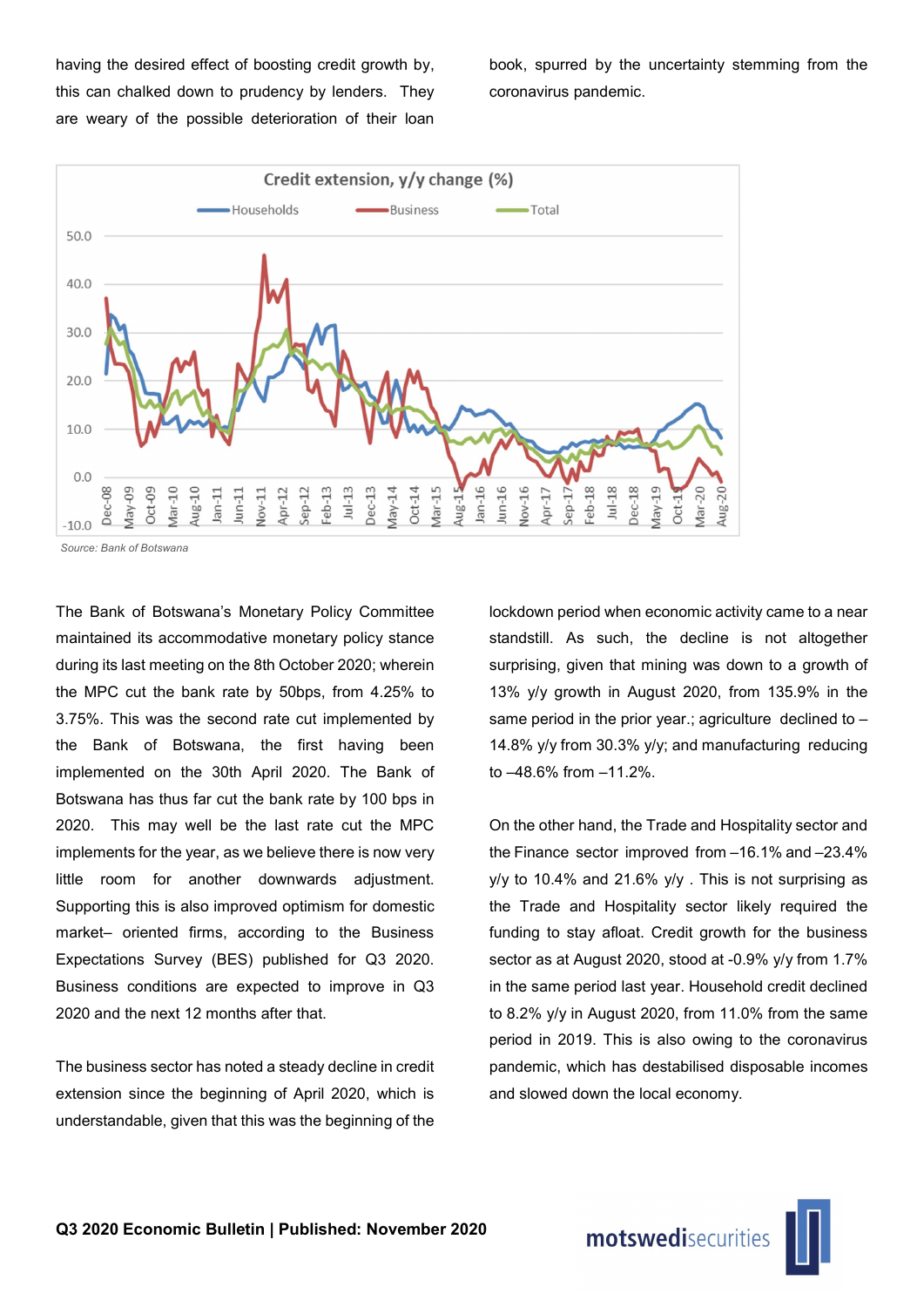### The Domestic Equity Market feels the pinch of the COVID-19 outbreak

The third quarter of 2020 was plagued by a series of losses on the domestic equity board. Fifteen stocks sunk in value, putting some surmountable pressure on the domestic indexes, which dropped for the second consecutive quarter. The losses were relatively contained by the two stocks which gained during the quarter.

The impact of the COVID-19 pandemic on the market comes out clearly in the cascading DCI m/m changes as seen by the graphs below, led by the value loss in BTCL. This was more a reflection of the stock's shareholding structure, more than the company's performance, which is largely retail-inclined. As has



*Source: Botswana Stock Exchange DMR; Motswedi Securities Calculations*



*Source: Botswana Stock Exchange DMR; Motswedi Securities Calculations*

become a notable outcome, the retail environment was hit by a decline in disposable income, resulting in the general slowdown of the local economy.

A number of the domestic companies, including Absa, BTCL, and StanChart, have taken to preserving their cash reserves, by not declaring dividends/distributions. While the move is prudent, and quite understandable, the Total Returns index, i.e. DCTRI, is reaping the outcomes of non-existent declarations. This was the second consecutive q/q loss, although less than the prior at negative 1.1% (Q2 2020: negative 2.0%); comparatively in line with the negative 2.0% in Q3 2019.



*Source: Botswana Stock Exchange DMR; Motswedi Securities Calculations*



*Source: Botswana Stock Exchange DMR; Motswedi Securities Calculations*

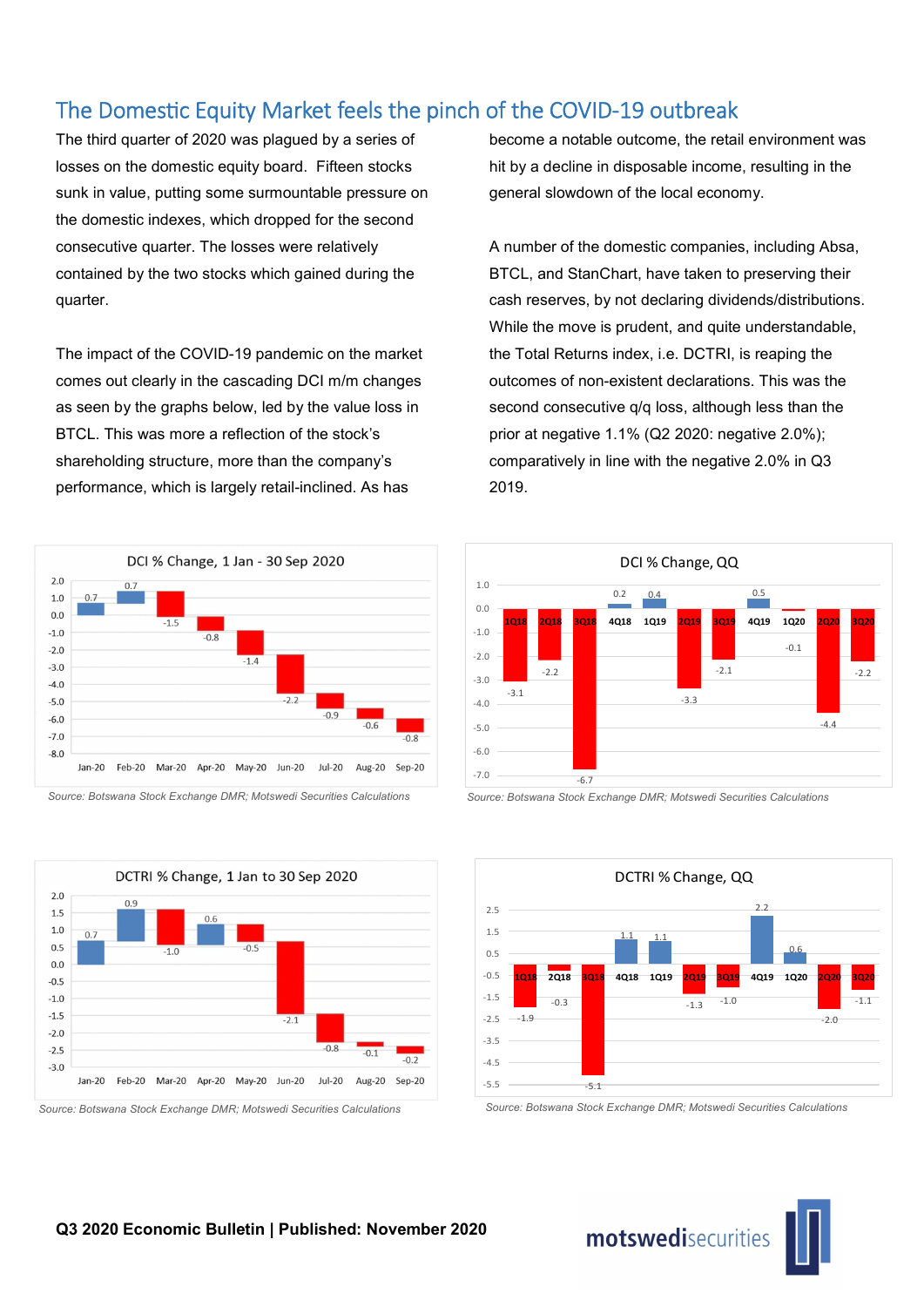Liquidity remained fairly depressed in the third quarter of 2020, in line with the previous quarters of the year. Volume and value traded in Q3 2020 was at 136mn and P173mn. Volumes increased by almost double from the previous quarter, but given that value was more or less unchanged, it indicates a somewhat undervalued market.

The low liquidity in the market was under-toned by the near disappearance of equity demand from investors. Sentiment also shows an inclined preference for the safer investments on the BSE as shown by increased

activity in NewGold Exchange Traded Fund (which tracks the performance of gold) as well as government bonds. Government bonds are usually considered a safe bet given that the investment is essentially backed by the State.

It is evident that the year 2020 has been a bit of a challenge in as far as liquidity and capital appreciation is concerned, and we expect this trend to continue, at least until the year ends. These levels of illiquidity are at all their lowest in over 10 years.



*Source: Botswana Stock Exchange DMR; Motswedi Securities Calculations*



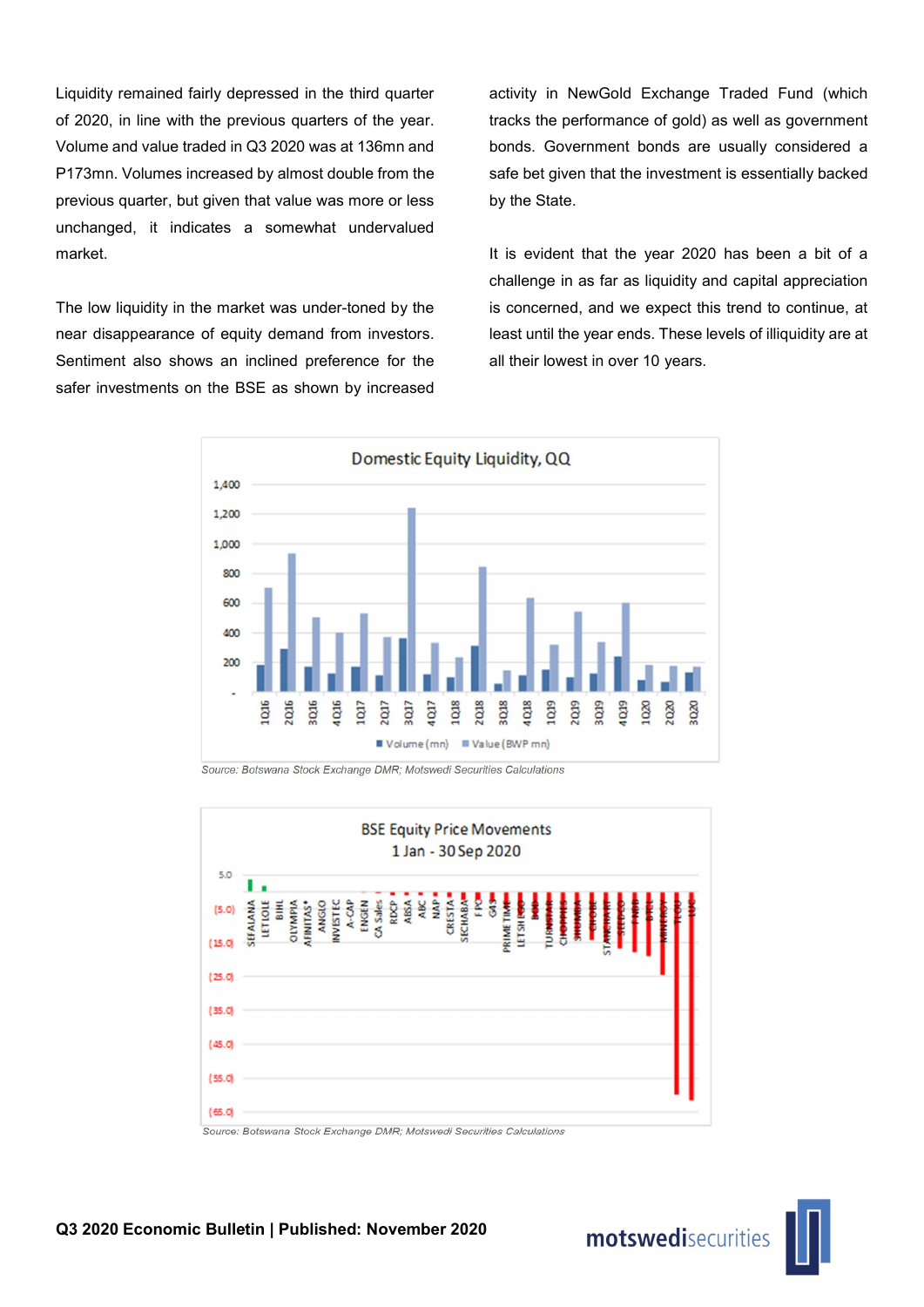### BSE Equity Market: Company Highlights

#### Banking

Most of the banking stocks made losses in the quarter, pressured by the low interest rate environment (bank rate now at 3.75%), impacting on margins coupled with a decline in transaction volumes. As the economic environment does not seem to be responding to the accommodative monetary policy, we expect the bank rate to remain at these low levels at least for the short to medium term. Key to survival in the market includes finding innovative platforms to tap in to support revenue. With this in mind, we largely expect to see the introduction of new products and corporate deals to support the low interest rate environment.

FNBB switched from being the best gainer in Q3 2019 to one of the biggest loser in Q3 2020, with a year to date loss of negative 17.9%. The bank's financial performance was fairly stable for full year 2020, with PBT at P695.8mn (2019: P732.5mn) despite an increased impairment ratio (of which was revised to provide for the uncertainty of COVID-19). Loans and advances to customers declined 8% in the year to P14.7bn, while deposits from customers increased 18% to P23.2bn. This ominous performance reflected somewhat in the stock's performance, which declined a slight 2.5% in the third quarter, closing at P2.34/share.

Absa's interim financial results for the period ended 30 June 2020 highlighted a modest 4% increase in net interest income on the back of a growth in the loan book. Net fee and commission income, was down 4% due to overall reduced activity and a decline in margins. Total income for the period was down marginally at P803.9mn for the period, from the prior comparative period's P809.7mn. Impairments increased to P178.5mn due to bank restructuring about P1bn of their loan book as a result COVID-19's impact. Impairments are now 1.3% of the overall loan book, and are expected to increase

for the full year. Profit after tax for the period was down 70% to P9.7mn (2019: P298.8mn). Loans and advances to customers grew 7% year-on-year while customer deposits grew 8% -- both driven by the retail and business banking portfolio growth. Prudency was at the forefront of thinking, as they withheld dividends for the period. The company share price was unchanged qq, at P5.45/share, but still dragged with a ytd loss of negative 0.9%.

Banc ABC's unaudited interim financial results noted an increase of 19% in net interest income to P229mn from the prior comparative period. Interest income increased by 3% while interest expense shrank 15%. Primary to the improved interest income is improved traffic through the Bank's technological advances, including the use of the Banks online platform. Impairment provisions for the period increased to P2mn, from the previous comparative period's impairment release of P4.8mn. The impairment rise being on the back of deterioration of the Bank's SME lending book. Net trading income improved 278% to P8.8mn. This is encouraging, as it signifies an element of recovery for the segment, from the previously reported figures in the last comparative figure (2019: H1 P2.3mn). Net fee and commission income on the other hand dropped by 33% to P33.1mn, from P49.5mn, as a result of an overall reduction in transaction volumes and discount measures, according to the management of the Bank. This led to an improved PBT of P72.9mn (2019: P66.3mn). The loan book increased 3.6% y/y to P6.2mn, likely as a result of the current accommodative monetary policy which saw the bank rate decline 50bps to 4.25% in April 2020. The stock's price remained unchanged at P2.00/share, stuck at its 2018 IPO price, which is quite in line with expectations given the illiquidity of the stock.

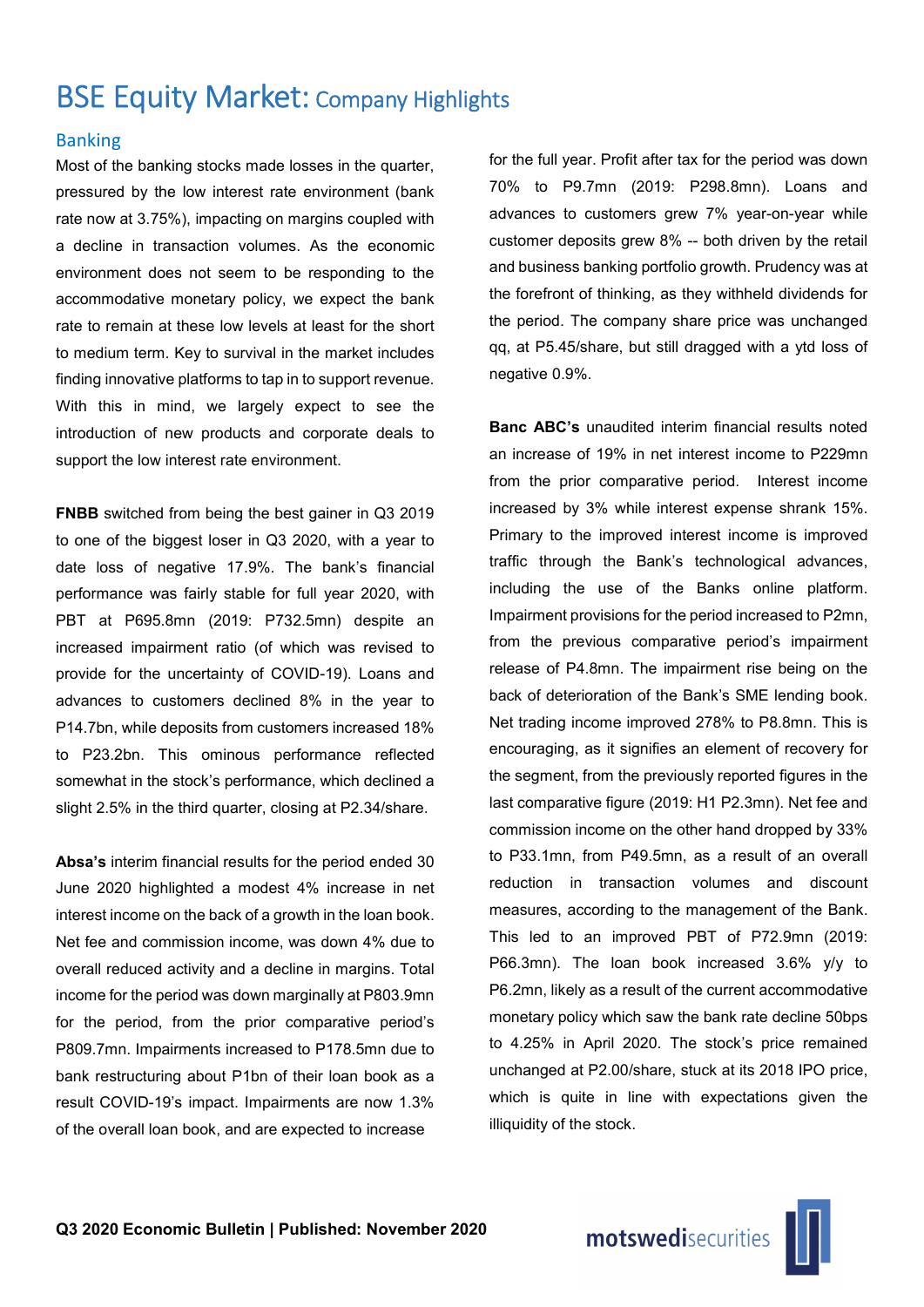#### Financial Services

BIHL's first half financial results were relatively flat, boosted by a significant increase in the share of profits from associates and joint ventures, although the other business lines also saw a marginal increase in H1 2020, compared to the H1 2019. The stock's trading levels were on the low end for the quarter, while the price was stuck at P17.50/share.

Letshego's share price performance was on the back end for yet another quarter, down 5.7% from the previous quarter. This came as a result of sombre financial numbers for the half year. As a microlender, the operating environment is similar to that of a bank, with risk being slightly higher, although the salary deduction code and exposure to government employees gives Letshego some comfort. Again the second leg of the Botswana civil servants salary increments maybe be positive for the group. The stock was the picture of liquidity in the quarter, trading well over P62mn.

#### Telecommunications

**BTCL** is experiencing a shortage in demand for the stock, which has decidedly put some selling pressure on the shares. The share price continued to cascade lower and breach historic lows. Liquidity for the stock continues to shrink q/q as 0.92mn shares worth P0.78mn traded during Q3 2020 from 1.73mn shares worth P1.50mn in Q2 2020. The demand/supply dynamics for the stock remain unbalanced, with the supply pulling heavier.

#### Tourism

Chobe lost ground in the first two months of the third quarter, losing in overall 9.5% - a fairly highly q/q loss when compared to the 8.7% noted in Q2 2020. Sentiment for the stock is generally on the low end during this era of COVID-19, as cases globally continue to increase, and cross border restrictions remain intact.

The tourism and hospitality sector, together with all the other sectors that feed from it, were some of the hardest hit in Botswana's economy during the COVID-19 pandemic and will probably take quite some time to recover.

Cresta lost ground as well in the third quarter, understandably so, as the stock entered the negative territory in terms of price movements with a loss thus far of negative 2.2%. The company's half year financial results showed a reflection of the impact of the COVID19 outbreak in the tourism and hospitality sector. The Group's revenue declined 50% in the period to P93mn, compared to the previous comparative period's revenue figure of P188mn. Majority of the revenue figure was likely garnered in the Q1 2020 as the Group's hotels in Botswana were closed for normal operations from 1 April 2020 to 4 June 2020.

#### Retail & Wholesale

Choppies, lost 13% in value in the first two weeks after the trading suspension was lifted on the BSE, and stayed to the end of the third quarter. Choppies' 20 month trading suspension was lifted by the Botswana Stock Exchange (BSE) with effect from the 27th of July 2020. This is after the retail giant finally released its long awaited audited financial results on the 24th July 2020. The JSE suspension, on the other hand, was lifted much later in November 2020.

Sefalana was the only stock that has gained throughout all three quarters of the year, with the gains in the third quarter marginally improving the stocks year to date performance to +3.7%. Sefalana was the second most actively traded stock in the third quarter, driven by a host of profit taking exercise from its investors, more especially since they received their dividends in the last week of August 2020.

Sechaba's performance for the half year period was severely impacted by the containment measures

motswedisecurities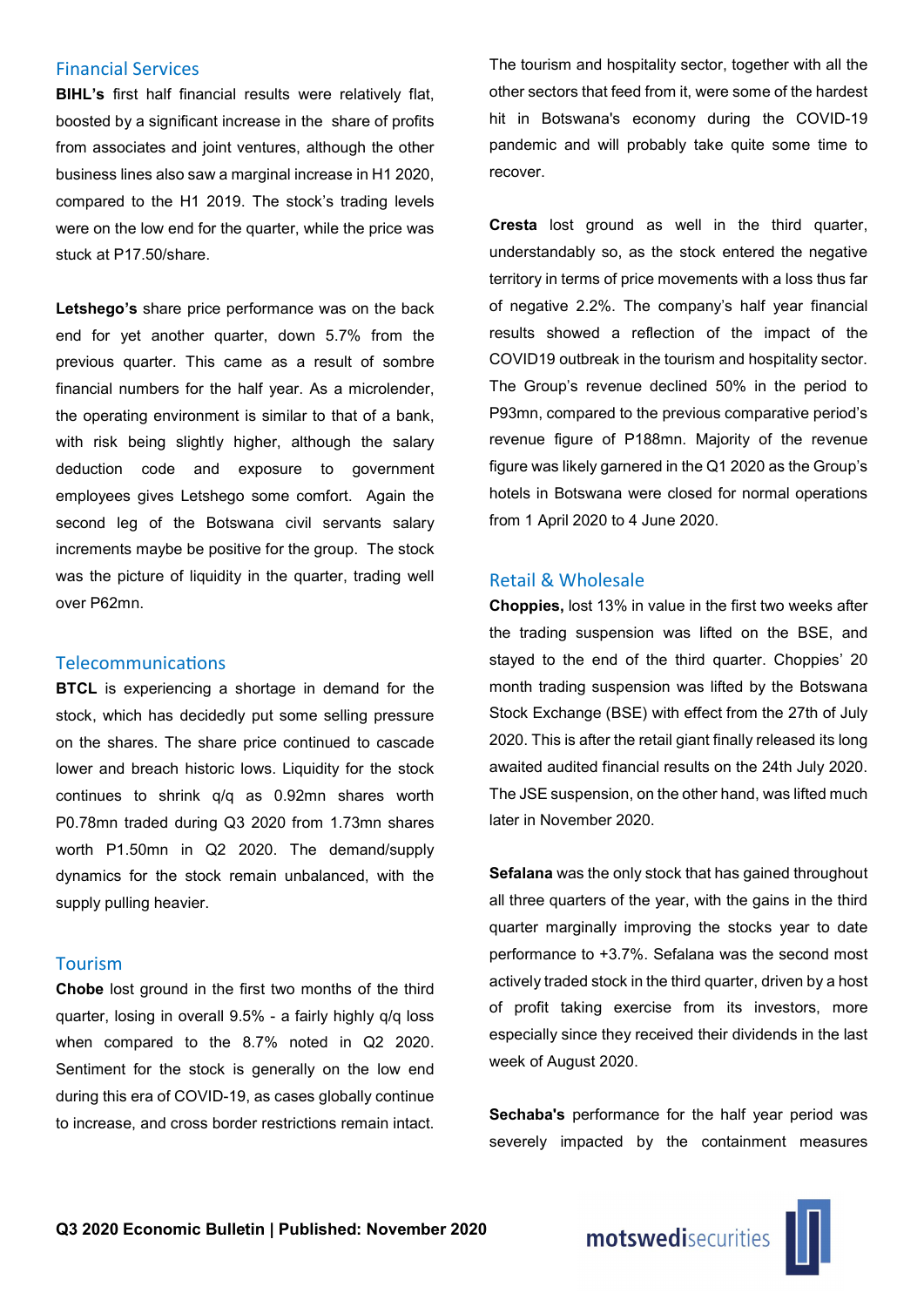implemented by the Botswana Government, which included the restrictions and/or regulations on the sale of alcoholic beverages, as well as movement restrictions. The holding company, as such, did not declare an interim dividend for the half year period. The stock had lost 2.3% of its value by the end of Q3 2020. Sechaba is a holding company that owns 49.9% in two associates, namely Kgalagadi Breweries (KBL) and Coca Cola Beverages Botswana (CCBB). As such their performance relates directly from both companies. Share of results from associates for the half year ended 30 June 2020 were slashed by 58% to P40.2mn, as compared to the previous comparative period, 30 June 2019 (P96.6mn). This came about as a result of declined volumes from both associates. KBL's volumes declined 40%, impacted directly by the Government ban on the sale of alcohol; while CCBB's volumes dropped a much smaller 7.1% - with sharp declines experienced in the second quarter of the year.

#### Property Sector

Letlole is one of the handful of stocks that retain a year to date that's positive for the year 2020, despite a retraction of 1.7% in the third quarter under review. The Company's financials were by and large supported by the disposal of the hotels to Cresta back in June 2019, as can be noted by a 17% increase in profit after tax. The company's name also made a number of appearances in the local headlines. According to the local newspapers and a number of company announcements, there is ongoing spat between the former Chief Executive Officer (whose contract was terminated in the Q3 2020) and the Company's Board of Directors relating to the Company's Long-term Incentive Plan. Nonetheless, the matter was referred to law enforcement agencies for criminal investigations.

NAP's performance for the financial year 2020 proved the company's resilience in the environment. Although, it could be said that better part of the company's performance came from the first nine months of the year, which happen to have been before the coronavirus became a pandemic. The stock was the most traded in the property sector in the quarter, clocking a marginal share value loss of negative 0.9%. A lot of the stock's appeal stems from the near zero gearing position and generally stable distribution yield (as at 30 Sept. 2020: 7.4%).

Primetime's share price was down 4.5% for the quarter, to become the highest loser in the sector after Turnstar. The Groups half year performance was impressive, and the full year numbers are likely to be severely hampered by its second half performance. Primetime's gearing is relatively high at about 50%, which may likely increase, given the uncertainty of the business environment, among others, rent deferrals. On a year to date basis, the stock is carrying a slightly higher loss of negative 4.8%

#### Energy

Engen published their interim financial results for the half year ended 30 June 2020. The company noted a 15% decline in revenue for the period to P1.15bn (2019: P1.35bn), due to movement restrictions in Botswana, as well as decline in global crude oil prices. In the period, the Group disclosed that the oil industry received a margin increase from the Government. The slate payable to Government was P172.6mn as at 30 June 2020, versus the under recovery position of PP29.4mn as at 31 December 2019. Cost of sales were contained in the period, declining by 11%; gross profit declined 47% to P77.2bn (2019: P145.8bn), with the GP margin down to 6.7%. Expenses were marginally contained as well, resulting in an operating profit of P33.2bn (2019: P89bn). PBT at P29.7mn (2019: P87.2), EPS down to 10 thebe (2019: 38.3 thebe), and a net dividend yield of 10%. Engen declared an interim gross dividend of 18 thebe per share for the period, which will become payable to shareholders registered in the company's books on the 16<sup>th</sup> October 2020.

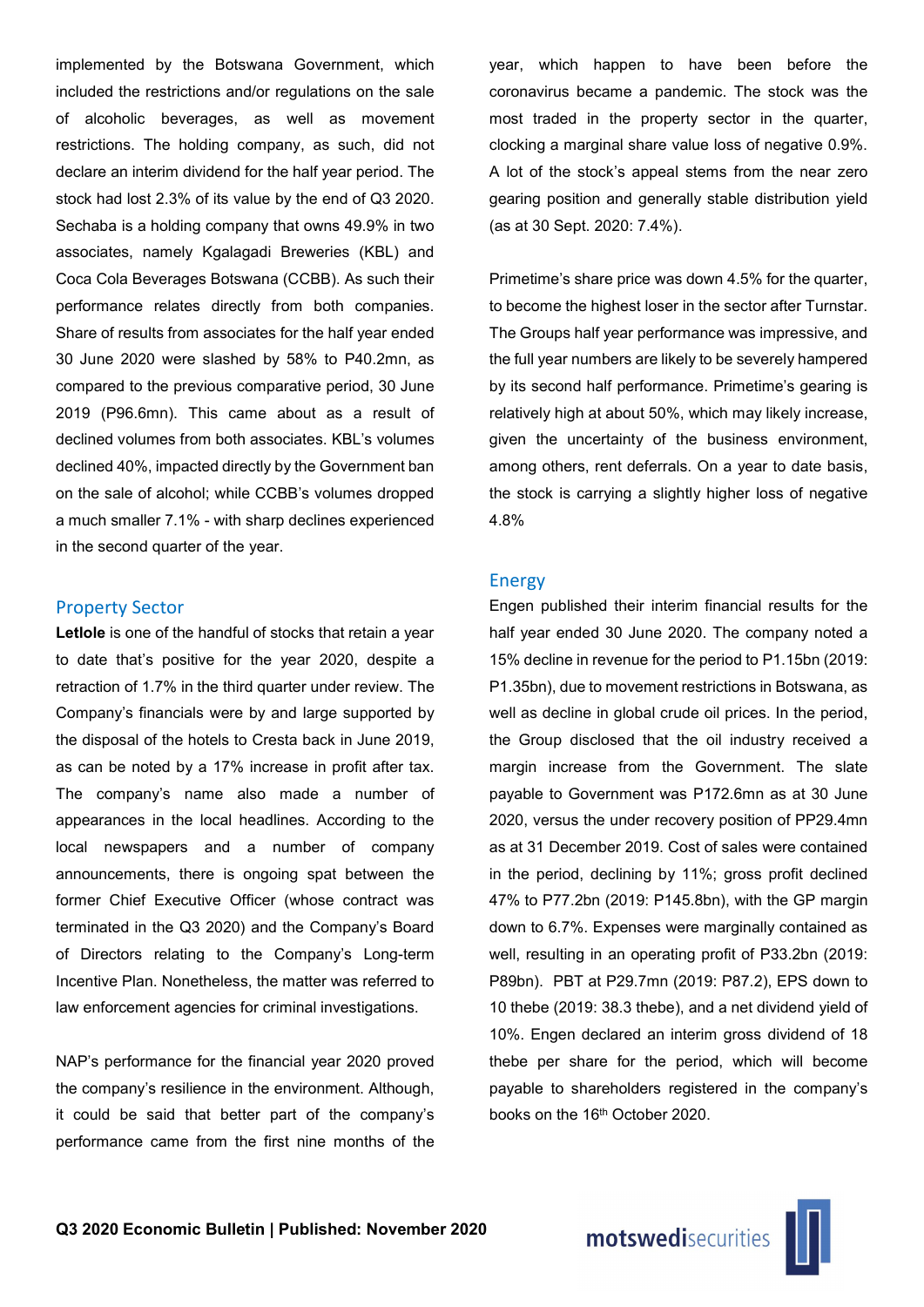Minergy saw demand for coal plunge, which forced the Group's production levels to decline as well, more especially as coal prices remain supressed. The financial impact of having to cover fixed overhead costs, has eaten away at the little funds the Group managed to raise earlier in the year, which unfortunately arm twists them into seeking additional capital. Despite all the above, in the quarter, the stock only lost 2.4% of its value in the quarter, declining to P0.83/share.

#### Agrobusiness

SeedCo published stellar financial results for the year ended 31 March 2020. As it seems, SeedCo experienced a surge in sales in the second half of the year, as would be expected. The Group's revenue climbed 19%, propped up by an increase in maize-seed sales volumes that improved due to maize commodity prices. This, further supported by improved rainfall in a number of regions the company operates. However, the improvement was capped by an unfavourable currency translation of the Zambian Kwacha to the reporting currency. The GP margin was relatively unchanged, hovering at around 48.9%; while the PE stood at 7.7x, and the EPS increased to 2.86 thebe from 1.75 thebe.

Finance costs increased by a large margin of about 58% - the Group citing delayed settlement of receivables from major Government customers as the cause. As such, the Group relied on their bank's facilities that added to the increased debt to operational income ratio to 3.27x. The Group expects the full impact of the COVID-19 pandemic to reflect in its current ongoing financial year, given the restrictions of movement in various countries of operation. The stock spent the entire quarter with its fungibility between the BSE and the ZSE suspended by the Ministry of Finance and Economic Development (MFED) of the Republic of Zimbabwe. As a solution, the MFED established a subsidiary, the Victoria Falls Stock Exchange Limited ("VFEX") where dual-listed companies including Seed Co International Limited, would be allowed to list their shares for trading in United States Dollars. This was established in the first week of November 2020. Nonetheless, the stock's price was not spared in the quarter and lost 4.6%, arguably lower than would have been expected, given the lesser liquidity.